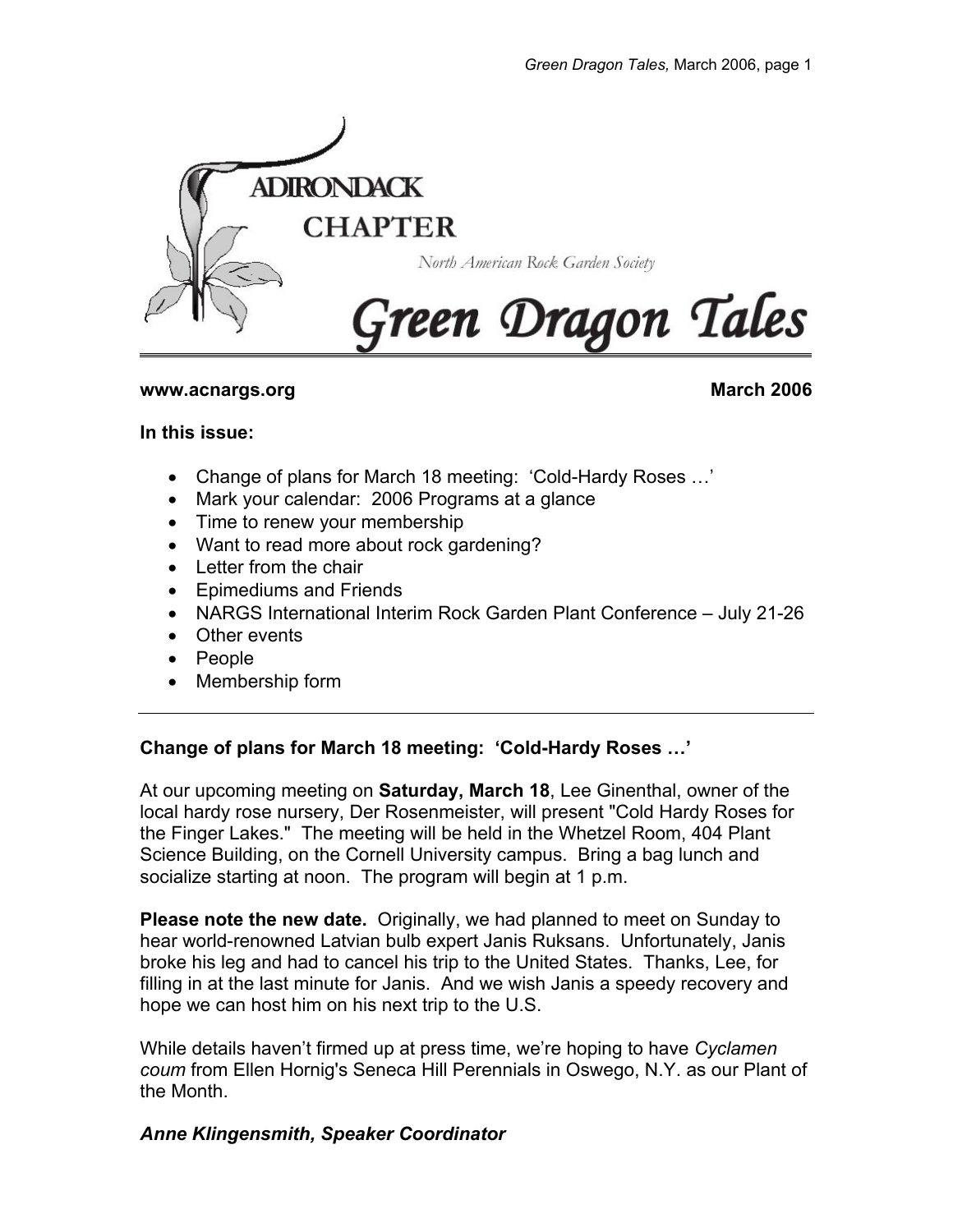### **Mark your calendar: 2006 Programs at a glance**

- April 22 Robin Bell on his trip to Patagonia, Argentina. Seedling sale.
- May 20 Plant Sale, Ithaca High School.
- Spring/Summer activities TBA. Plans and possibilities include early spring garden tour, Wurster Garden work party, annual picnic and members-only plant sale, workshops (rock wall building, trough construction, propagation), garden/nursery tours and more. Look for details in future issues of *The Green Dragon*. We welcome additional ideas. (Contact a board member. See People section below.)
- Sept. 16 Maria Galetti of Alpines Mont Echo, expert grower of extraordinary alpine and rock garden plants from Quebec.
- Oct. 21 Program TBA.
- Nov. 11 Annual Meeting and dish-to-pass.

Look for more details on these events in future issues of *The Green Dragon* and on our website: **www.acnargs.org**

### **Time to renew your membership**

If you haven't already renewed your membership, please fill out and return the 2006 membership form included with this newsletter. (It's a separate attachment with the emailed version.) Questions about your membership status? Contact: Carolyn Yaeger, Treasurer, cao2@cornell.edu or 607-844-9462.

## *Carolyn Yaeger, Treasurer*

## **Want to read more about rock gardening?**

If you can't read enough about gardening, I could use some help. As editor of *The Green Dragon*, I receive newsletters from other NARGS chapters across the continent. There's a great spirit of sharing between most of the newsletter editors. See for example, *Epimediums and Friends* on page 4, reprinted from the Minnesota Chapter newsletter.

The problem is, I don't have time to read through all the newsletters I get to identify articles that might be of value to our chapter's members. If you'd like to read some of these newsletters and flag interesting articles, let me know and I'll forward some to you. (Email: cdcramer@twcny.rr.com) For those of you without computers, I'll bring hard copies of some newsletters to meetings.

Keep in mind, too, that this sharing between chapters is a two-way street. I'd love it if more of our members would share their expertise through our newsletter so that other newsletter editors can tap our knowledge and share it with members of their chapters.

## *Craig Cramer, Newsletter editor*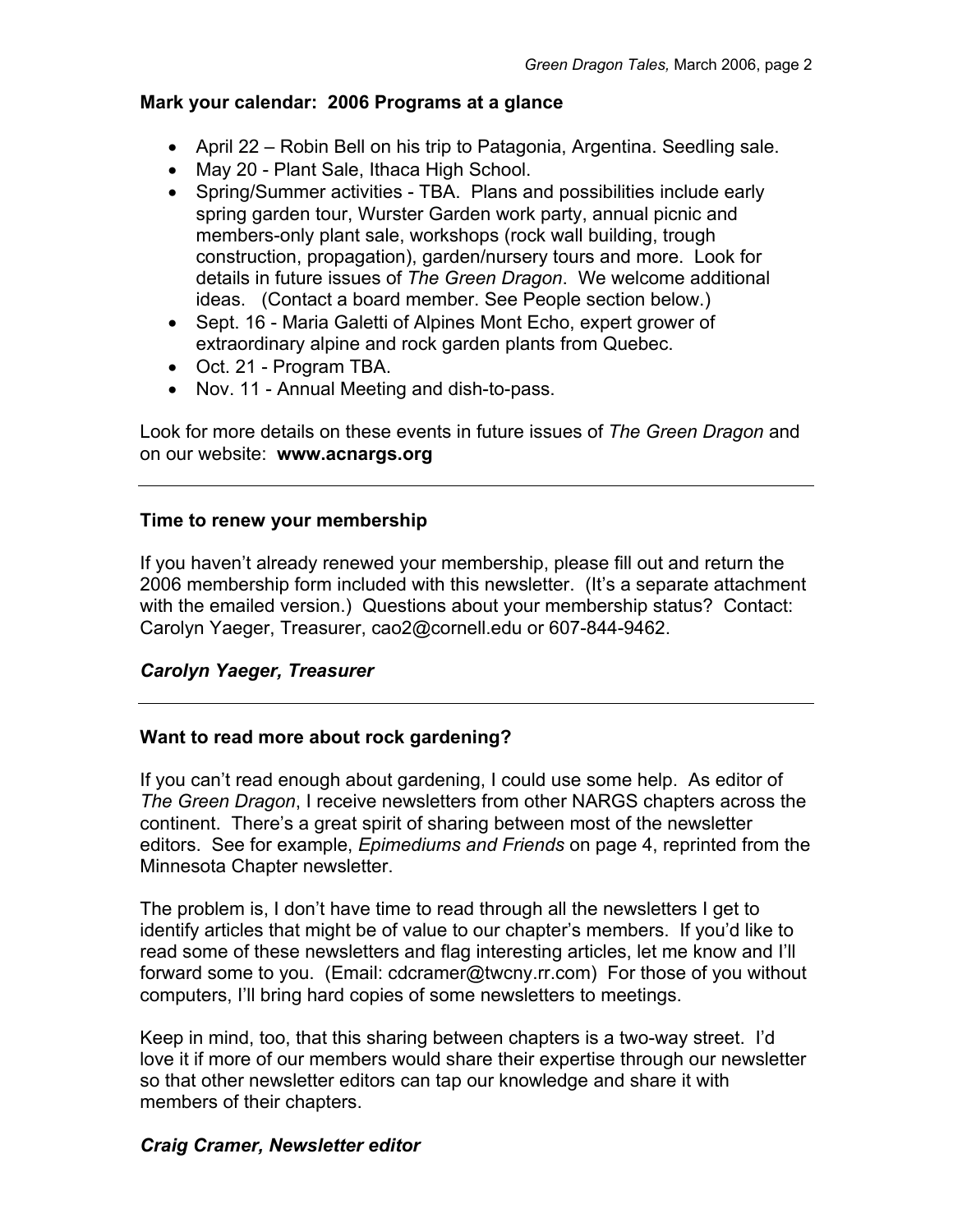#### **Letter from the chair**

Greetings AC-NARG-ers,

We got off to a good start on the year with a good turn-out at our February meeting in spite of the cold and blustery weather we were having. Harry Jans' DVD proved to feature some wonderful shots of alpines with a backdrop of mountains and a bit of humor and cultural context thrown in. The Chapter has purchased this DVD and it is available for our members to check out. I highly recommend doing so since the colors on the "big screen" were pretty washed out compared to the quality when I viewed it at home on my television. (Craig Cramer says he'll start bringing a higher-quality projector than the one that is installed in the Whetzel Room.)

Just today as I was preparing for work I heard a story on NPR about a group of international ethnobotanists who are cataloging the alpines in China's Yunnan province, in the Himalayas at 16,000 feet. It was a fascinating story about how they plan to return in ten years to track the effects of global warming on the distribution of alpines as an indicator of species survival. This area has to be close to the places viewed on the DVD, though I don't think Jans' trip went nearly as far as East or as high in altitude. If you want to check out the story, here's the link: http://www.npr.org/templates/story/story.php?storyId=5222199

Thanks to all who shared thoughts, photos, etc. at our annual members share meeting. I'd like to extend a special thanks to Bill Dress for the books he offered as door prizes and to our Greene contingent for bringing wonderful refreshments!

Alice and Peg shared ideas for **garden trips** this year. The first excursion will likely be to Rick Lowenstein's garden outside of Walton. Some of us visited his garden a few years ago and are I'm sure are ready to re-visit his place. It is inspirational. We are also planning a long day trip to Syracuse and Oswego to members John Gilrein's and Ellen Hornig's gardens for starters. Lastly, they are proposing an overnight venture to the New England Wild Flower Society's Garden in the Woods. Stay tuned as the dates and details are set.

As the saying goes, "the best laid plans of mice and men, often go awry." The speaker that NARGS "National" had lined up for us this month, Janis Rucksans, will not be available. He broke his leg (one could only imagine it may have caused by his relentless pursuit of an elusive mountainside alpine). So please take special note of our new program plans this month.

Have you started your seeds for the April seedling sale yet? The gardening season has begun.

See you March 18.

*Carol Eichler, Chair*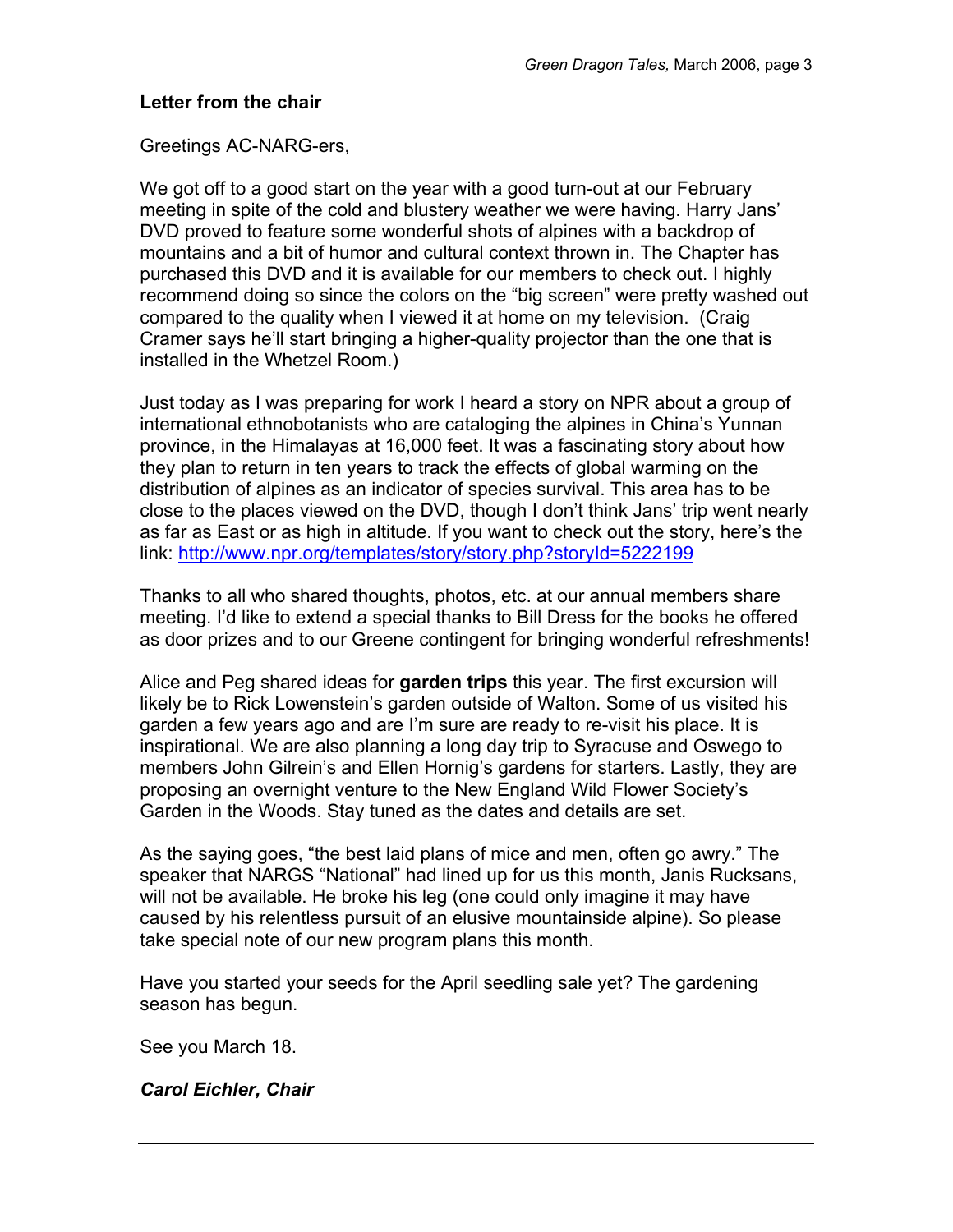### **Epimediums and Friends**

**Editor's note:** *This article originally appeared in the March 2006 issue of* Minnesota Rock Plant Notes*, the newsletter of the Minnesota NARGS Chapter. Cheryl Philstrom, the newsletter's editor, generously shares her report from a January 21 meeting where Steve Kelley, proprietor of Kelley & Kelley Nursery in Long Lake, Minnesota, shared his appreciation for, and knowledge of, the genus*  Epimedium*.* 

*Having lived in Minnesota, I can tell you that it's generally much colder and somewhat drier than what we face here in New York. The southern half of the state is solidly in Zone 4. And while this winter in Minnesota has been more like what we face here, the ground generally freezes and stays frozen – often with relatively little snow cover in early winter.* 

*Want to help identify articles from other newsletters for possible inclusion in* The Green Dragon? *Write me: cdcramer@twcny.rr.com – Craig Cramer* 

**History:** The name *Epimedium* comes from the Greek plant epimedion, meaning "upon Media" (probably a reference to the ancient empire of Medes). The Greek herbalist Dioscorides spoke of epimedions in the 1st Century A.D. as medicinal plants, which may or may not be the plants we know today. Epimediums are native to Western and central China, Japan, Korea, Southern Europe, North Africa, Eastern Russia and Western India. None are native to America. They are members of the Berberidaceae (barberry) family of plants along with *Jeffersonia* (Twin-leaf), *Podophyllum* (Mayapple), and *Caulophyllum* (Blue Cohosh).

**Structure:** Flowers have outer sepals, inner sepals, and petals, and sometimes have spurs. Wiry stems hold coiled leaf growth. Grandiflorums have huge flowers and are very hardy.

**Flower colors:** White, yellow, purple, rosy shades, and bicolored. Some Epimediums have profuse bloom in April-early May, others bloom in June, and some are recurrent bloomers.

**Culture:** Plants can be long-lived (40 to 60 years) and carefree if they are hardy and grown under proper conditions. The genus spreads by woody rhizomes just beneath the soil surface and has numerous fine roots. Epimediums are either clumpers (increase 2 to 4 inches per year) or spreaders (increase 8 to 10 inches each year and grow like a groundcover). Delicate light green leaves, often bronze in spring, can turn green later on or vice versa with cool weather in fall.



Epimediums in Marcia Meigs Garden in Ithaca, N.Y.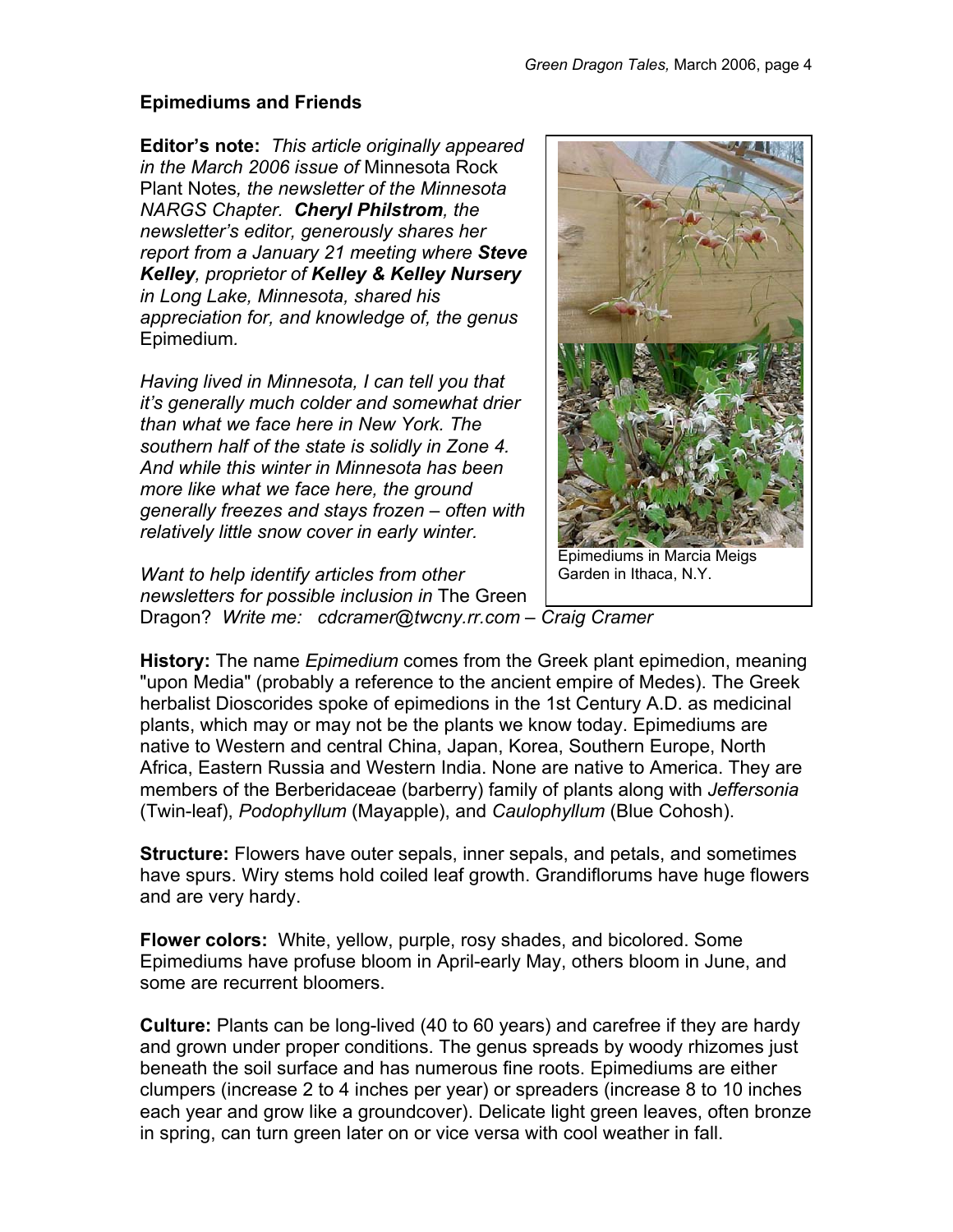Epimediums grow in open woodlands, on the edge of deep shade, mossy banks, thickets, and in Japan they are found on open cliffs. Plants thrive with moderate, cool temperatures in moist, well-drained soils and enjoy morning or dappled light. They do not grow well as a groundcover under pine trees. Leave mulched leaves or aged manure on year-round and keep soil loose and well-drained.

Plants don't need frequent division - wait a few years after planting, and divide in early spring as new growth emerges. Leave foliage on to over winter, and cut it in early spring before new growth emerges. They do not set a lot of seed, and that seed doesn't necessarily come true. Steve Kelley lets the seed drop and germinate in the garden.

Epimediums have no special diseases or pests, however, if you see mottled, disfigured leaves on a plant, there is 'talk' of this being a host for the Tobravirus (Tobacco mosaic virus) that affects Hosta.

**Propagation:** By seed: Let seed fall at base of plant in garden. By division: Lift plant from garden, wash soil off roots, tease plant apart, keeping 2 or 3 buds on each division. You might have to clip the divisions apart from the original source plant.

**Species:** There are a limited number of species available:

- *Epimedium cantabrigiense* (*E. alpinum* x *E. pubigerum*) Two-toned red and yellow flowers on 18-inch stems. This species is evergreen.
- *Epimedium grandiflorum* Very floriferous yellow, rose, violet, or white flowers, 10-inch bloom spikes. Cultivars: 'Lilafee' (lavender-violet) or 'White Queen' (large white flowers).
- *Epimedium perralchicum* Profuse yellow flowers. Cultivars: 'Wisley' and 'Frohnleiten'.
- *Epimedium rubrum* (*E. alpinum* x *E. grandiflorum*) Leaves have reddish cast in spring, flowers are crimson and pale yellow.
- *Epimedium versicolor* Leaves can be mottled or entirely bronzy in early spring, flowers are a coppery rose and yellow.
- *Epimedium warleyense* -This is a naturally occurring hybrid and has a 'clumping' growth pattern, flowers are a coppery red fading to a salmon yellow.

**Companion Plants:** *Hepatica* and ferns are good companion plants, as well as gingers, bloodroot, Maidenhair fern, *Aruncus, Astilbe, Tiarella, Heuchera, Pulmonaria, Primula,* and *Thalictrum kiusianum*.

*E. rubrum* blooms for weeks in spring. *E. youngianum* can grow in tight spots or on slopes along rock steps. Try growing Epimediums at the base of taller Mayapples or *Brunnera*. Steve Kelley suggests lining a garden path with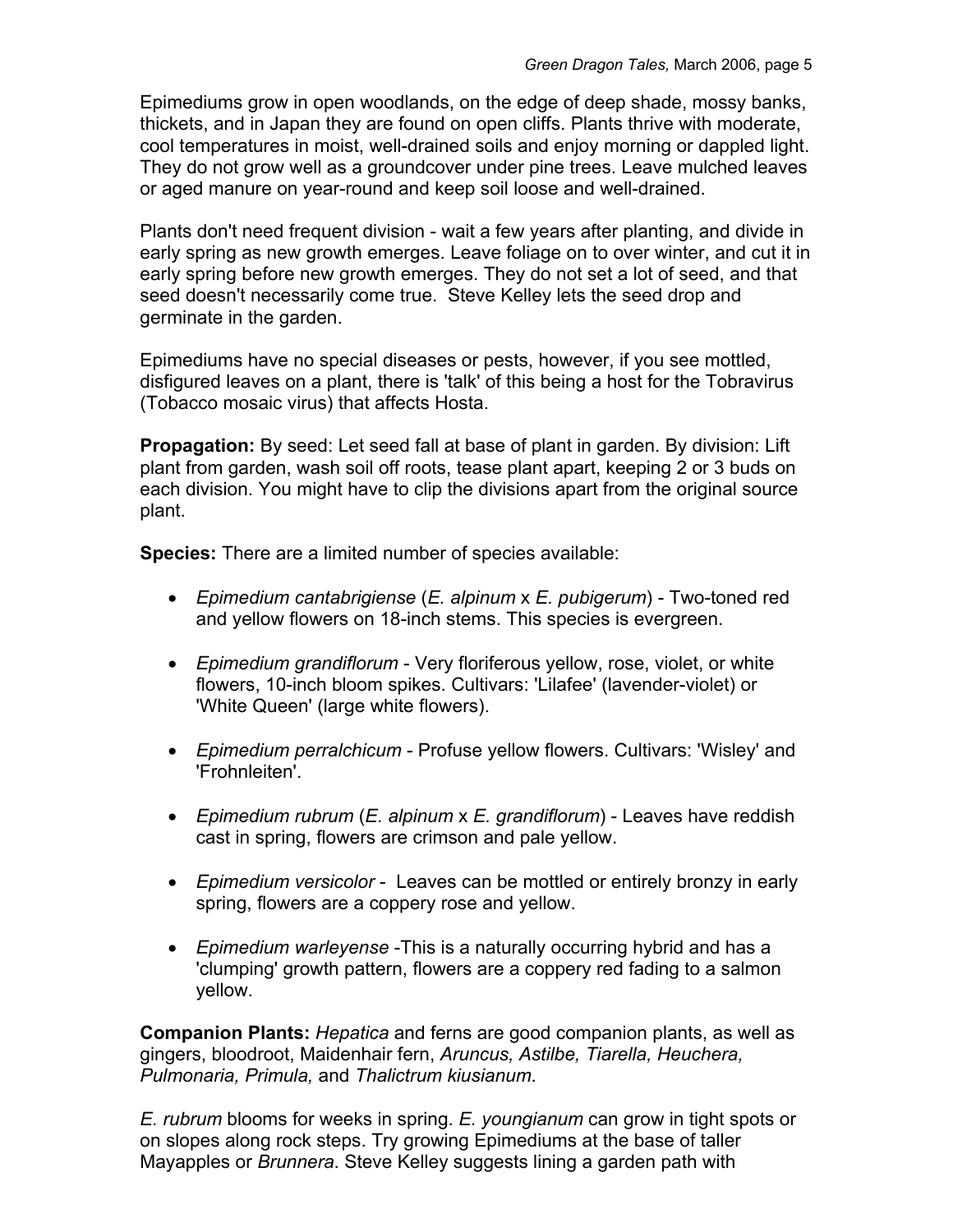Epimediums. *Corydalis lutea* seeds around nicely and its 4- to 6-inch delicate, ferny foliage complements Epimediums. Both plants grow well in light shade. Additional companion plants to consider: *Dicentra* 'King of Hearts' (long bloom period), *Anemonella* 'Cameo', and *Heuchera* 'Silver Scrolls'.

#### **Sources of Plants (not comprehensive):**

- Ambergate Gardens www.ambergategardens.com, 952-443-2248
- Arrowhead Alpines www.arrowhead-alpines.com, 517-223-3581
- Busse Gardens www.bussegardens.com, 763-263-3403
- Garden Vision home.earthlink.net/~darrellpro/
- Heronswood Gardens www.heronswood.com, 360-297-4172
- Plant Delights Nursery www.plantdelights.com 919-772-4794
- Rice Creek Gardens www.ricecreekgardens.com, 763-754-8090

### *Cheryl Philstrom, Editor,* **Minnesota Rock Plant Notes**

### **NARGS International Interim Rock Garden Plant Conference**

The North American Rock Garden Society's (NARGS) annual meeting and international conference will be held July 21-26 at the Snowbird Ski and Summer Resort in Snowbird, Utah, and hosted by the Wasatch Chapter. The doublebarreled program format includes both a lecture series and a three-day field trip.

The lecture series at Snowbird is planned much in the manner of a Study Weekend, to highlight our knowledgeable and entertaining speakers, who will educate you about the plants and the ecosystems you will see in the field. The three-day trips will allow you to roam far afield, to areas (and states!) not visited during any previous Annual Meetings. The trip around the Wasatch Mountains (based at Snowbird), has been specially designed so that members whose hiking abilities may have decreased, but whose enthusiasm remains undiminished, can still enjoy the alpine flora.

Plans also include banquets, sales tables with books, seeds, arts, and local crafts, and a plant sale. The all-inclusive fee for this six-day meeting is of \$850, plus lodging of \$105 or \$130, per room per night.

For more information, visit: http://www.nargs.org/IIRGPC.html

Or contact me:

# *Joyce Fingerut, Conference coordinator*

537 Taugwonk Road Stonington, CT 06378-1805 860-535-3067 alpinegarden@comcast.net